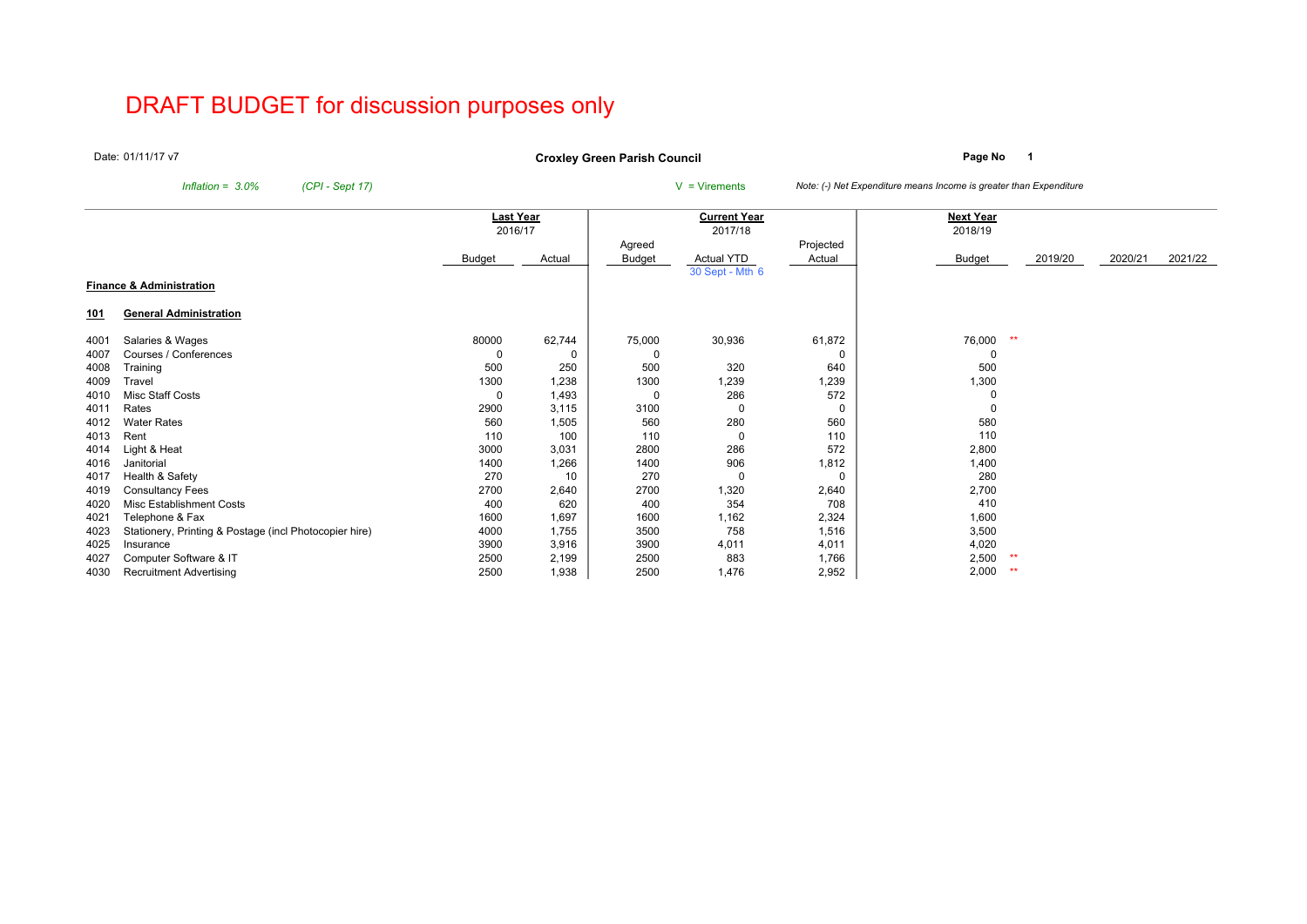# **Page No <sup>2</sup> Croxley Green Parish Council**

|      |                                                                                             |                        | <b>Last Year</b><br>2016/17 |                                 |                              | <b>Current Year</b><br>2017/18 |                       | <b>Next Year</b><br>2018/19 |             |             |             |
|------|---------------------------------------------------------------------------------------------|------------------------|-----------------------------|---------------------------------|------------------------------|--------------------------------|-----------------------|-----------------------------|-------------|-------------|-------------|
|      |                                                                                             |                        | <b>Budget</b>               | Actual                          | Agreed<br><b>Budget</b>      | Actual YTD                     | Projected<br>Actual   | <b>Budget</b>               | 2019/20     | 2020/21     | 2021/22     |
|      |                                                                                             |                        |                             |                                 |                              | 30 Sept - Mth 6                |                       |                             |             |             |             |
| 4036 | <b>Property Maintenance</b>                                                                 |                        | 400                         | 762                             | 400                          | 1,131                          | 1,000                 | 410                         |             |             |             |
| 4038 | <b>Maintenance Contracts</b>                                                                |                        | $\Omega$                    | $\mathbf 0$                     | $\mathbf 0$                  |                                | 0                     | $\Omega$                    |             |             |             |
| 4042 | <b>Equipment Maintenance</b>                                                                |                        | $\Omega$                    | $\mathbf 0$                     | $\mathbf 0$                  |                                | 0                     | $\Omega$                    |             |             |             |
| 4046 | <b>Equipment Purchased</b>                                                                  |                        | U                           | $\mathbf 0$                     | $\mathbf 0$                  | 5                              | 10                    | $\Omega$                    |             |             |             |
| 4151 | <b>Bank Charges</b>                                                                         |                        | 0                           | $\mathbf 0$                     | $\mathbf 0$                  | 170                            | 340                   | $\mathbf 0$                 |             |             |             |
| 4155 | Legal Fees                                                                                  |                        | $\mathbf{0}$                | 1,900                           | $\mathbf 0$                  | 25,352                         | 26,000                | 5,000                       |             |             |             |
| 4156 | Audit Fees - External                                                                       |                        | 1,000                       | 600                             | 1,000                        | $\mathbf 0$                    | 0                     | 1,000                       |             |             |             |
| 4157 | Audit Fees - Internal                                                                       |                        | 910                         | 756                             | 910                          | $\mathbf 0$                    | 0                     | 940                         |             |             |             |
| 4158 | <b>Accountancy Fees</b>                                                                     |                        | 880                         | 841                             | 880                          | $\mathbf 0$                    | $\mathbf 0$           | 910                         |             |             |             |
|      | <b>Balancing figure</b><br>Tfr from Reserves re Salaries<br>Tfr from Reserves (if required) |                        | 0<br>$\Omega$<br>0          | 0<br>$\mathbf 0$<br>$\mathbf 0$ | 0<br>$-7,000$<br>$\mathbf 0$ |                                | 0<br>0<br>$\mathbf 0$ | 0<br>$-7,000$ **<br>0       |             |             |             |
|      | <b>OverHead Expenditure</b>                                                                 |                        | 110,830                     | 94,376                          | 98,330                       | 70,875                         | 110,644               | 100,960                     | 0           | $\mathbf 0$ | $\mathbf 0$ |
| 1001 | <b>Rent Recieved</b>                                                                        |                        | 10                          | $\mathbf 0$                     | 10                           | 20                             | 10                    | 10                          | 10          | 10          | 10          |
| 1076 | Precept                                                                                     |                        | 284,021                     | 284,021                         | 286,944                      | 143,472                        | 284,021               | 309,690                     |             |             |             |
| 1080 | Miscellaneous Income (TRDC Grant)                                                           |                        | 4,277                       | 4,547                           | 0                            | $\mathbf 0$                    | 0                     | 0                           | $\mathbf 0$ | $\pmb{0}$   | $\mathbf 0$ |
| 1090 | <b>Interest Received</b>                                                                    |                        | 30                          | 14                              | 6                            | 37                             | 74                    | 60                          |             |             |             |
|      |                                                                                             | <b>Total Income</b>    | 288,338                     | 288,582                         | 286,960                      | 143,529                        | 284,105               | 309,760                     | 10          | 10          | 10          |
|      | 101                                                                                         | <b>Net Expenditure</b> | $-177,508$                  | $-194,206$                      | $-188,630$                   | $-72,654$                      | $-173,461$            | $-208,800$                  | $-10$       | $-10$       | $-10$       |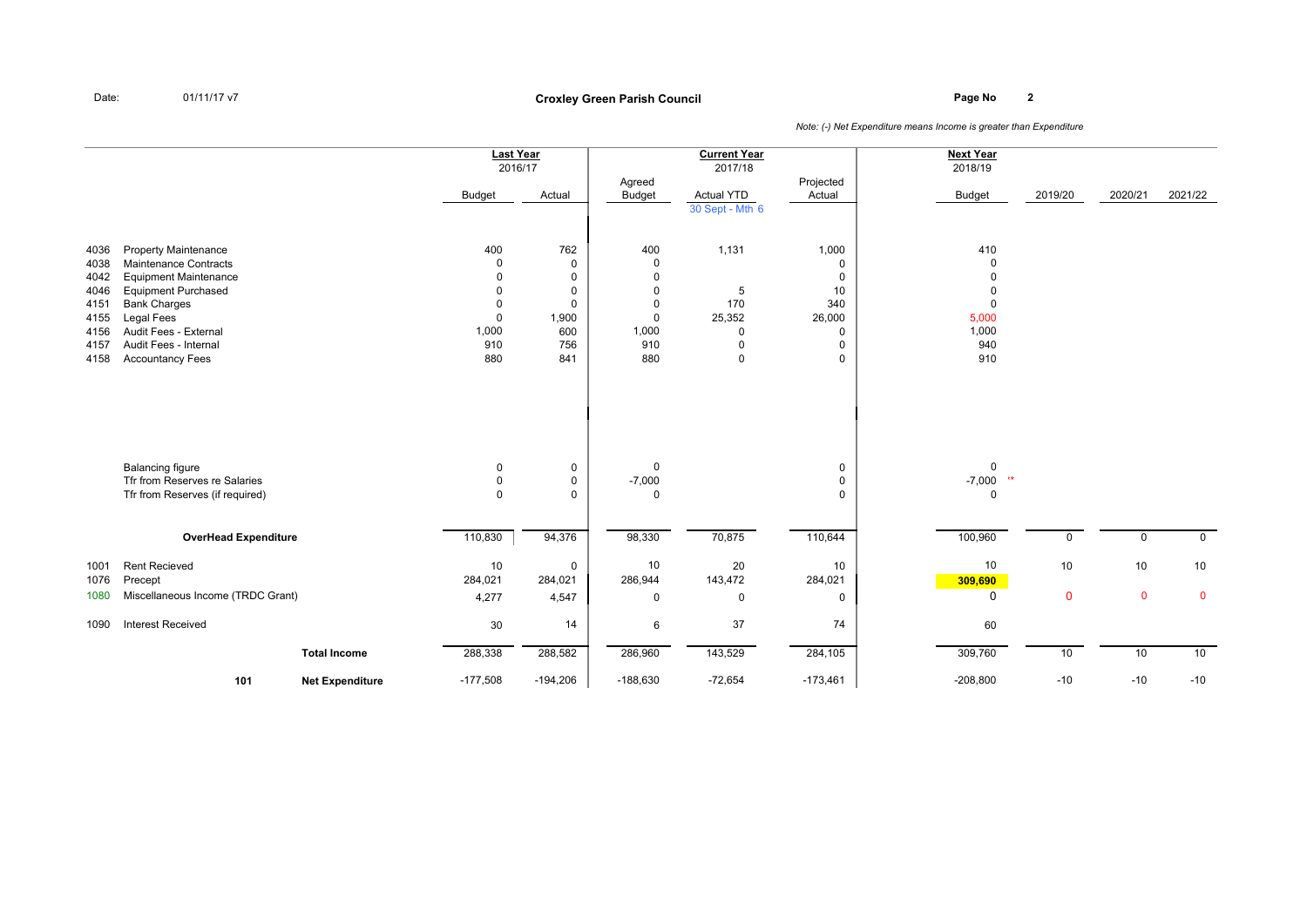### **Page No <sup>3</sup> Croxley Green Parish Council**

|      |                                       |                        | <b>Last Year</b> |        |        | <b>Current Year</b> |           | <b>Next Year</b> |          |          |             |
|------|---------------------------------------|------------------------|------------------|--------|--------|---------------------|-----------|------------------|----------|----------|-------------|
|      |                                       |                        | 2016/17          |        |        | 2017/18             |           | 2018/19          |          |          |             |
|      |                                       |                        |                  |        | Agreed |                     | Projected |                  |          |          |             |
|      |                                       |                        | <b>Budget</b>    | Actual | Budget | Actual YTD          | Actual    | Budget           | 2019/20  | 2020/21  | 2021/22     |
|      |                                       |                        |                  |        |        | 30 Sept - Mth 6     |           |                  |          |          |             |
| 102  | <b>Local Democracy</b>                |                        |                  |        |        |                     |           |                  |          |          |             |
| 4020 | Misc Establishment Costs              |                        | 0                |        | 0      |                     | 0         | 0                |          |          |             |
| 4024 | Subscriptions/Publications            |                        | 7400             | 7,504  | 7,500  | 7,207               | 7,500     | 7,500            |          |          |             |
| 4033 | Parish Pump Newsletter/Communications |                        | 3400             | 1,620  | 2,000  | 1,800               | 2,500     | 2,500            |          |          |             |
| 4201 | <b>Chairman's Discretion Budget</b>   |                        | 500              | $-166$ | 500    |                     |           | 520              |          |          |             |
| 4251 | <b>Election Expenses</b>              |                        | 5000             | 5,000  | 5,000  |                     |           | 5,000            | 1,250    | 1,250    | 1,250       |
| 4300 | Events - Revels on the Green          |                        | 350              | 0      | 350    | 33                  | 33        | 360              |          |          |             |
|      | <b>Public Relations</b>               |                        |                  |        |        |                     |           | 6,000            |          |          |             |
|      |                                       |                        |                  |        |        |                     |           |                  |          |          |             |
|      | <b>OverHead Expenditure</b>           |                        | 16,650           | 13,958 | 15,350 | 9,040               | 10,033    | 21,880           | 1,250    | 1,250    | 1,250       |
| 1031 | Map Income                            |                        | 0                | 0      | 0      | 0                   | 0         | 0                |          |          |             |
| 1051 | Advertising Income                    |                        | 1,600            | 0      | 1,600  | $\mathbf 0$         |           | 0                |          |          |             |
|      |                                       | <b>Total Income</b>    | 1,600            | 0      | 1,600  | 0                   |           | $\mathbf 0$      | $\Omega$ | $\Omega$ | $\mathbf 0$ |
|      | 102                                   | <b>Net Expenditure</b> | 15,050           | 13,958 | 13,750 | 9,040               | 10,033    | 21,880           | 1,250    | 1,250    | 1,250       |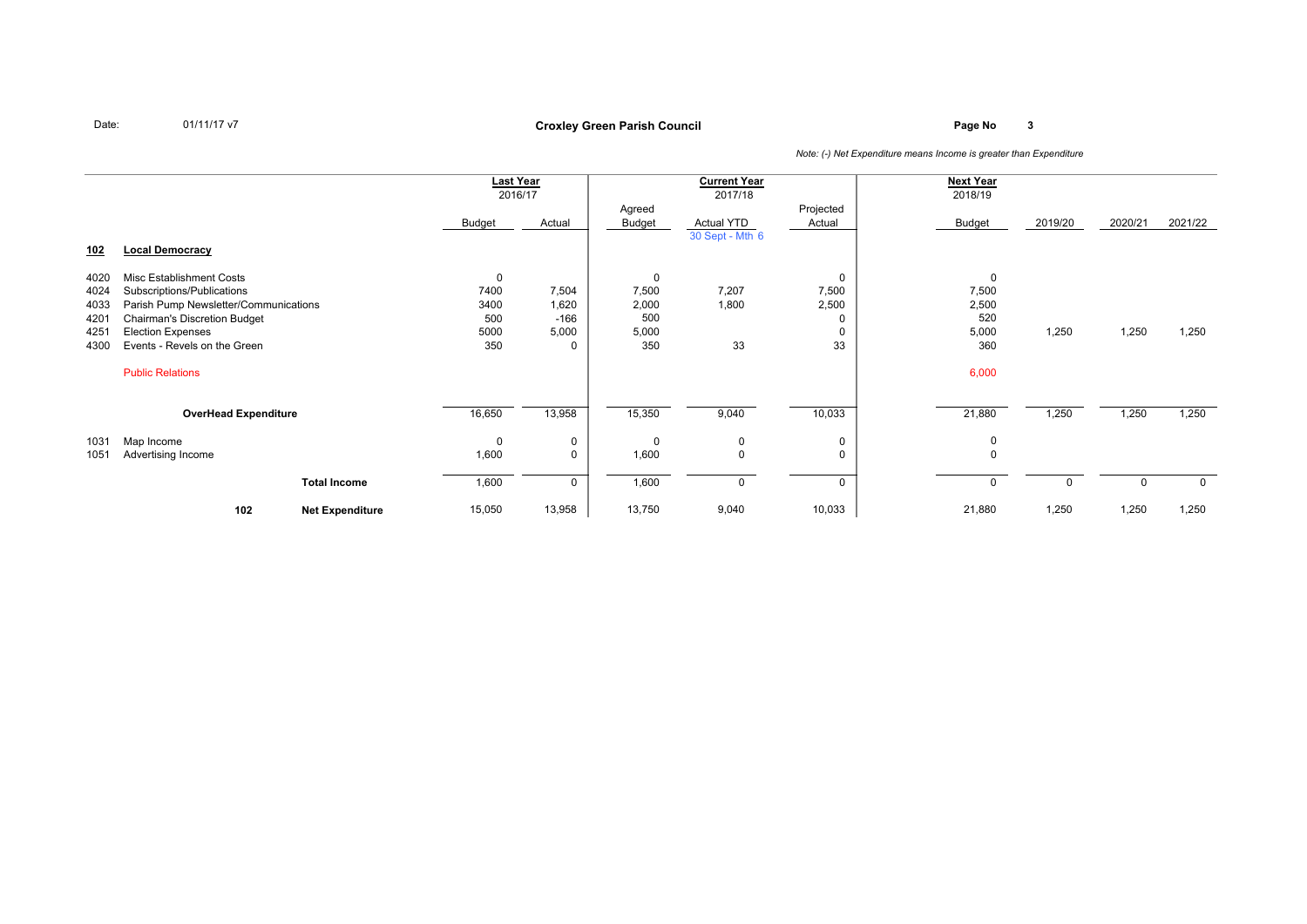### **Page No <sup>4</sup> Croxley Green Parish Council**

|      |                                            | <b>Last Year</b><br>2016/17 |                |                         | <b>Current Year</b><br>2017/18       |                     | <b>Next Year</b><br>2018/19 |          |             |             |
|------|--------------------------------------------|-----------------------------|----------------|-------------------------|--------------------------------------|---------------------|-----------------------------|----------|-------------|-------------|
|      |                                            | Budget                      | Actual         | Agreed<br><b>Budget</b> | <b>Actual YTD</b><br>30 Sept - Mth 6 | Projected<br>Actual | <b>Budget</b>               | 2019/20  | 2020/21     | 2021/22     |
| 103  | Groundworks                                |                             |                |                         |                                      |                     |                             |          |             |             |
| 4001 | Salaries & Wages                           | 57,200                      | 46,682         | 60300                   | 22,307                               | 44,614              | $\star\star$<br>58,900      |          |             |             |
| 4006 | <b>Protective Clothing</b>                 | 340                         | 1,012          | 500                     | 15                                   | 30                  | 400                         |          |             |             |
| 4008 | Training                                   | 500                         | 1,245          | 500                     | 520                                  | 1,000               | 520                         |          |             |             |
| 4010 | Misc Staff Costs                           | 730                         | 602            | 730                     | 271                                  | 542                 | 750                         |          |             |             |
| 4012 | <b>Water Rates</b>                         | 700                         | see 101        | 700                     | 0                                    | 0                   | 720                         |          |             |             |
| 4016 | Janitorial                                 | 0                           | 0              | $\Omega$                | 0                                    | $\mathbf 0$         | $\mathbf 0$                 |          |             |             |
| 4017 | Health & Safety                            | 500                         | $\overline{2}$ | 500                     | 268                                  | 536                 | 520                         |          |             |             |
| 4018 | Refuse/Green Waste Disposal                | $\Omega$                    | 124            | 0                       | 20                                   | 40                  | $\mathbf 0$                 |          |             |             |
| 4020 | <b>Misc Establishment Costs</b>            |                             | 0              | $\Omega$                | 12                                   | 24                  | $\Omega$                    |          |             |             |
| 4036 | <b>Property Maintenance</b>                | 500                         | 800            | 500                     | 0                                    | 0                   | 520                         |          |             |             |
| 4037 | Grounds Maintenance                        | 1,500                       | 687            | 1500                    | 594                                  | 1,188               | 1,500                       |          |             |             |
| 4038 | Maintenance Contracts                      | 2,000                       | 0              | 2000                    | $\Omega$                             | 0                   | 2,100                       |          |             |             |
| 4041 | <b>Equipment Hire</b>                      | $\Omega$                    | 138            | 0                       |                                      | 0                   | $\Omega$                    |          |             |             |
| 4042 | <b>Equipment Maintenance</b>               | 1,500                       | 115            | 1000                    | $\Omega$                             | $\mathbf 0$         | 1,500                       |          |             |             |
| 4046 | <b>Equipment Purchased</b>                 | 500                         | 672            | 500                     | 457                                  | 914                 | 520                         |          |             |             |
| 4047 | Footpath Maintenance                       | 0                           | 0              | 0                       | 0                                    | 0                   | $\Omega$                    |          |             |             |
| 4051 | Vehicle License & Insurance                | 2,500                       | 1,833          | 2500                    | 1,834                                | 1,834               | 1,900                       |          |             |             |
| 4055 | Fuel & Oil - LS08 WCP                      | 1,000                       | 1,067          | 1000                    | 499                                  | 998                 | 1,000                       |          |             |             |
| 4060 | Fuel & Oil - Groundworks                   | 840                         | 220            | 840                     | 250                                  | 500                 | 870                         |          |             |             |
| 4070 | Maintenance - LS08 WCP                     | 560                         | 1,174          | 560                     | 542                                  | 650                 | 580                         |          |             |             |
| 4071 | Maintenance - Tractor                      | 1,100                       | $\Omega$       | 1100                    | 465                                  | 550                 | 1,100                       |          |             |             |
| 4072 | Maintenance - Ride on Mower                | 500                         | 401            | 500                     | 125                                  | 250                 | 520                         |          |             |             |
|      | Tfr from Reserves ex equip. maint.         |                             |                | $-500$                  |                                      |                     |                             |          |             |             |
|      | Tfr from Reserves ex Maintenance contracts |                             |                | $-2,000$                |                                      |                     |                             |          |             |             |
|      | <b>OverHead Expenditure</b>                | 72,470                      | 56,774         | 72,730                  | 28,179                               | 53,670              | 73,920                      | $\Omega$ | $\mathbf 0$ | $\mathbf 0$ |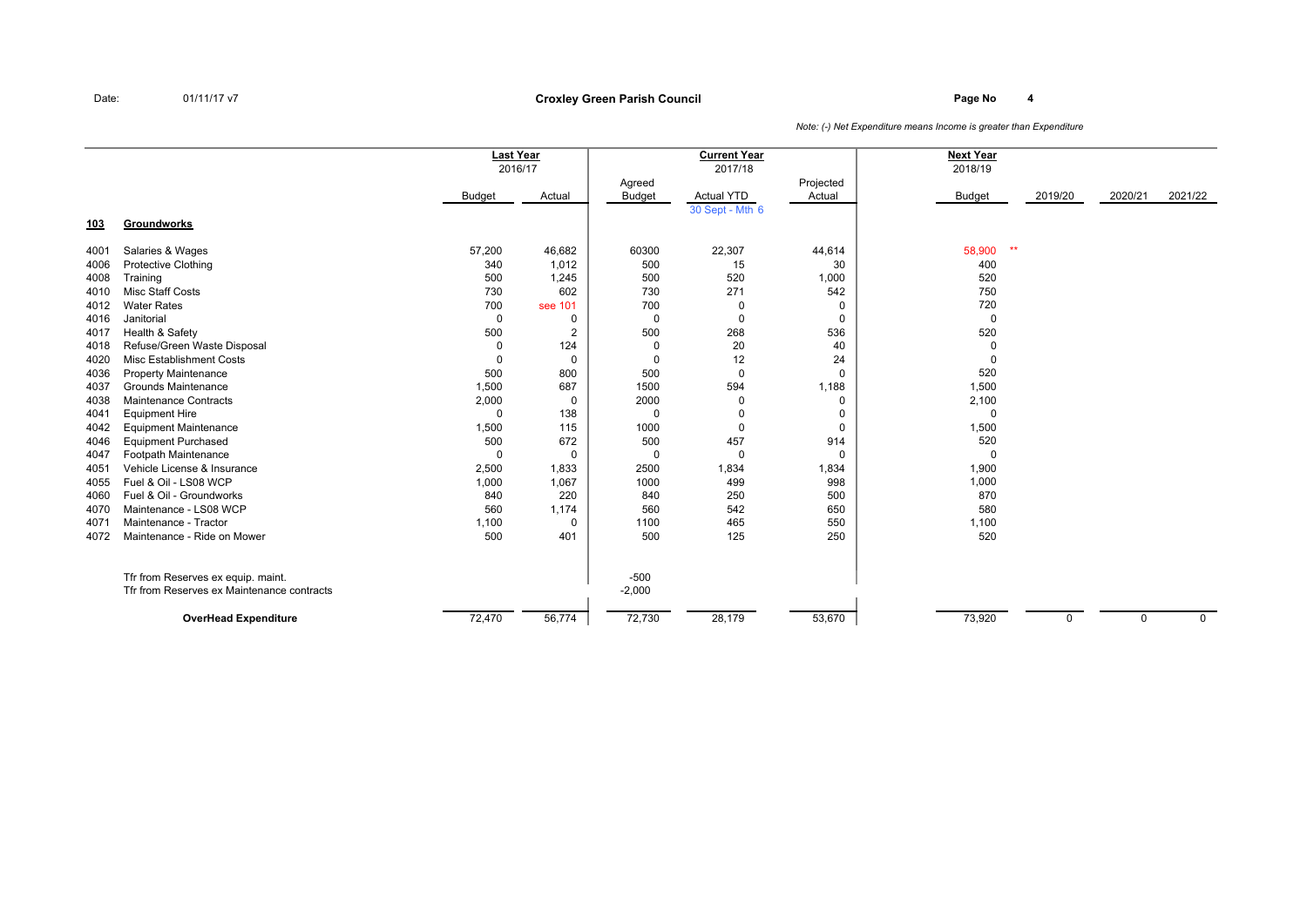**Page No <sup>5</sup> Croxley Green Parish Council**

|      |                           |                        | <b>Last Year</b><br>2016/17 |             |                  | <b>Current Year</b><br>2017/18 |                     | <b>Next Year</b><br>2018/19 |         |         |             |
|------|---------------------------|------------------------|-----------------------------|-------------|------------------|--------------------------------|---------------------|-----------------------------|---------|---------|-------------|
|      |                           |                        | Budget                      | Actual      | Agreed<br>Budget | <b>Actual YTD</b>              | Projected<br>Actual | Budget                      | 2019/20 | 2020/21 | 2021/22     |
|      |                           |                        |                             |             |                  | 30 Sept - Mth 6                |                     |                             |         |         |             |
|      |                           |                        |                             |             |                  |                                |                     |                             |         |         |             |
|      |                           |                        |                             |             |                  |                                |                     |                             |         |         |             |
| 1061 | Agency Income - HCC Mtce  |                        | 0                           | 0           | 0                | 0                              | 0                   |                             |         |         |             |
| 1062 | Agency Income - TRDC Mtce |                        |                             | $\mathbf 0$ | 0                | 0                              | 0                   |                             |         |         |             |
| 1080 | Miscellaneous Income      |                        | 0                           | $\mathbf 0$ | 0                | $\mathbf 0$                    | 0                   | 0                           |         |         |             |
|      |                           |                        |                             |             |                  |                                |                     |                             |         |         |             |
|      |                           | <b>Total Income</b>    |                             | 0           | 0                | 0                              | 0                   |                             |         |         | $\mathbf 0$ |
|      | 103                       | <b>Net Expenditure</b> | 72,470                      | 56,774      | 72,730           | 28,179                         | 53,670              | 73,920                      | 0       | 0       | $\mathbf 0$ |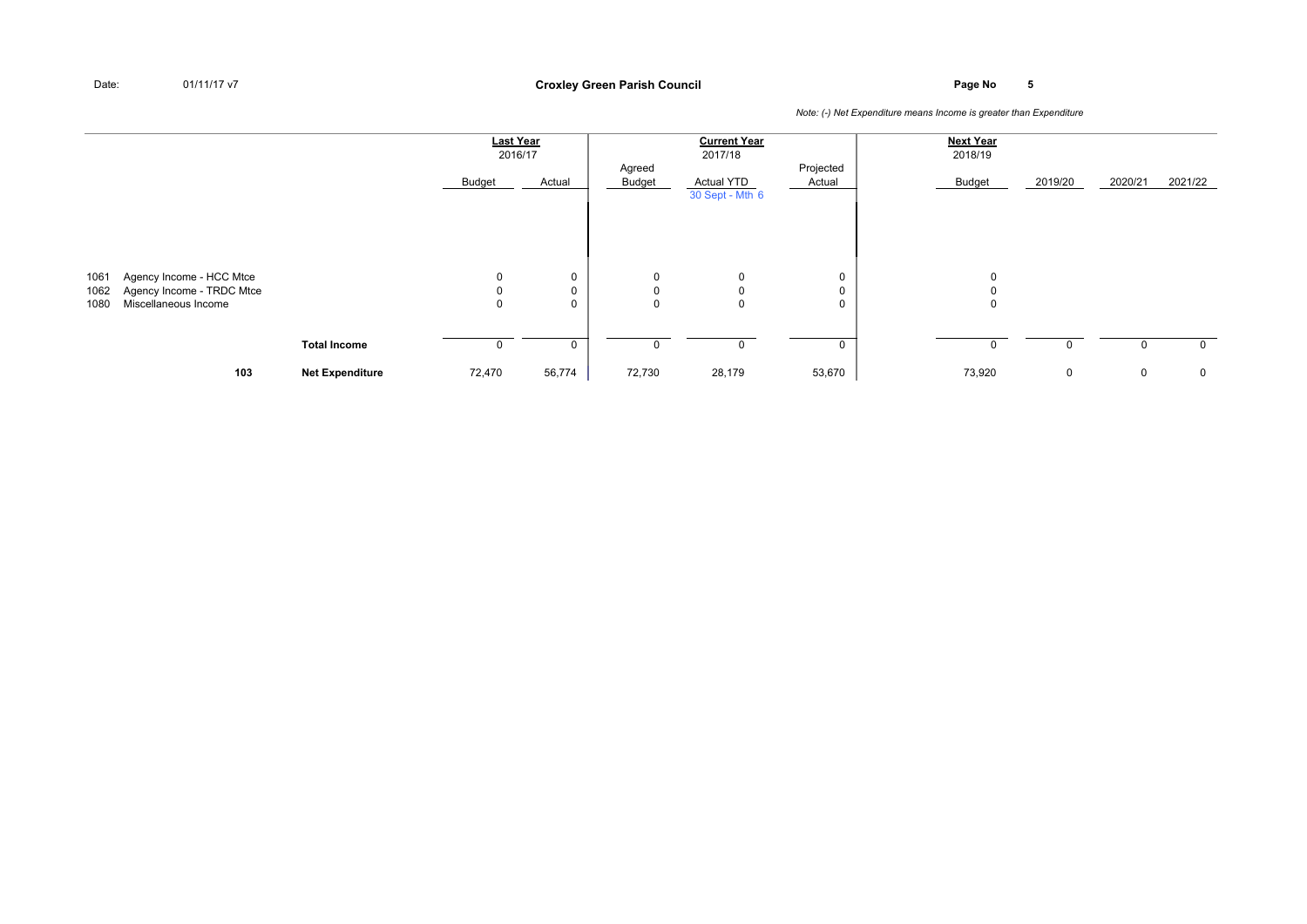**Page No <sup>6</sup> Croxley Green Parish Council**

|              |                                                          |                        | Last Year<br>2016/17 |                      |                         | <b>Current Year</b><br>2017/18 |                      | <b>Next Year</b><br>2018/19 |              |             |                |
|--------------|----------------------------------------------------------|------------------------|----------------------|----------------------|-------------------------|--------------------------------|----------------------|-----------------------------|--------------|-------------|----------------|
|              |                                                          |                        | <b>Budget</b>        | Actual               | Agreed<br><b>Budget</b> | <b>Actual YTD</b>              | Projected<br>Actual  | <b>Budget</b>               | 2019/20      | 2020/21     | 2021/22        |
| 107          | <b>Grants (incl S137/S145)</b>                           |                        |                      |                      |                         | 30 Sept - Mth 6                |                      |                             |              |             |                |
| 4200         | <b>Councils Charity Expenditure</b>                      |                        | 3,000                | 1,584                | 3,000                   | $\mathsf 0$                    | 3,000                | $\mathbf 0$                 |              |             |                |
| 4260         | Community/Village Hall Grant                             |                        | 8,988                | 8,988                | 9,699                   | 9,699                          | 9,699                | 9,700                       |              |             |                |
| 4711         | Grants:<br>S137 etc - General                            |                        | 1,500                | 2,663                | 1,500                   | $-1,000$                       | 1,500                | 1,500                       |              |             |                |
|              | Stained Glass Window or Doors at All Saints Church       |                        | 5,000                | $\mathbf 0$          | 5,000                   | 0                              | $\mathbf 0$          | 7,000                       |              |             |                |
|              | Tfr from Reserves                                        |                        | $-5,000$             | 0                    | $-5,000$                | $\mathsf 0$                    | $\mathbf 0$          | $\mathbf 0$                 |              |             |                |
|              | <b>OverHead Expenditure</b>                              |                        | 13,488               | 13,235               | 14,199                  | 8,699                          | 14,199               | 18,200                      | $\mathsf{O}$ | $\mathbf 0$ | $\overline{0}$ |
| 1077<br>1200 | <b>Grants Received</b><br><b>Councils Charity Income</b> |                        | 0<br>3,000           | $\mathbf 0$<br>1,707 | $\mathbf 0$<br>3,000    | 0                              | $\mathbf 0$<br>3,000 | $\mathbf 0$<br>3,000        |              |             |                |
|              |                                                          | <b>Total Income</b>    | 3,000                | 1,707                | 3,000                   | $\mathbf 0$                    | 3,000                | 3,000                       | $\mathsf{O}$ | $\mathbf 0$ | $\mathbf 0$    |
|              | 107                                                      | <b>Net Expenditure</b> | 10,488               | 11,528               | 11,199                  | 8,699                          | 11,199               | 15,200                      | $\mathbf 0$  | $\mathbf 0$ | $\mathbf 0$    |
| 150          | <b>Community/Village Hall</b>                            |                        |                      |                      |                         |                                |                      |                             |              |             |                |
|              | Works                                                    |                        | 0                    | $\mathbf 0$          | $\mathbf 0$             | $\mathbf 0$                    | $\mathbf 0$          | $\mathbf 0$                 | $\mathbf 0$  | $\mathbf 0$ | $\mathbf 0$    |
|              | Tfr from Reserves                                        |                        | $\mathbf 0$          | 0                    | $\mathbf 0$             | $\mathbf 0$                    | $\mathbf 0$          | $\mathbf 0$                 | $\mathbf 0$  | $\mathbf 0$ | $\pmb{0}$      |
|              | <b>OverHead Expenditure</b>                              |                        | $\mathsf{O}$         | $\overline{0}$       | $\mathbf 0$             | $\overline{0}$                 | $\mathbf 0$          | $\mathbf 0$                 | $\mathbf 0$  | $\mathbf 0$ | $\overline{0}$ |
|              |                                                          |                        | $\mathbf 0$          | 0                    | $\mathbf 0$             | 0                              | $\mathbf 0$          | $\mathsf 0$                 |              |             |                |
|              |                                                          | <b>Total Income</b>    | $\mathsf{O}$         | $\mathsf{O}$         | $\mathbf 0$             | $\mathbf 0$                    | $\mathbf 0$          | $\mathbf 0$                 | $\mathbf 0$  | $\mathbf 0$ | $\overline{0}$ |
|              | 150                                                      | <b>Net Expenditure</b> | 0                    | 0                    | $\mathbf 0$             | 0                              | 0                    | $\mathbf 0$                 | $\mathbf 0$  | $\mathbf 0$ | $\pmb{0}$      |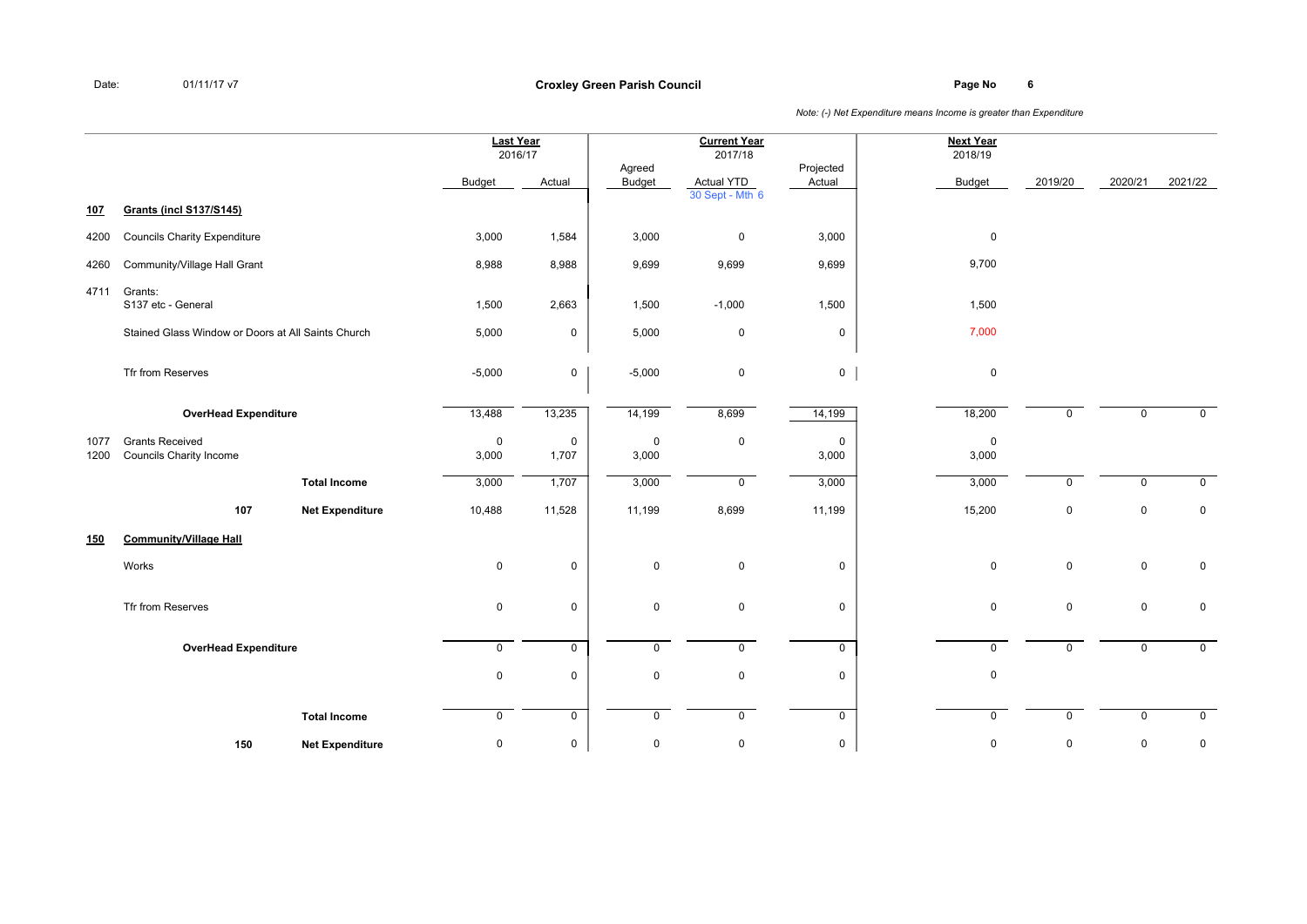# **Page No <sup>7</sup> Croxley Green Parish Council**

|            |                                           |        | <b>Last Year</b> | 2016/17      |                | <b>Current Year</b><br>2017/18 |              | <b>Next Year</b><br>2018/19 |             |             |             |
|------------|-------------------------------------------|--------|------------------|--------------|----------------|--------------------------------|--------------|-----------------------------|-------------|-------------|-------------|
|            |                                           |        |                  |              | Agreed         |                                | Projected    |                             |             |             |             |
|            |                                           |        | Budget           | Actual       | <b>Budget</b>  | Actual YTD                     | Actual       | Budget                      | 2019/20     | 2020/21     | 2021/22     |
| <u>199</u> | F & A Capital & Projects                  |        |                  |              |                | 30 Sept - Mth 6                |              |                             |             |             |             |
| 4175       | Sale of Assets                            |        | 0                | 0            | 0              | 0                              | 0            | $\mathbf 0$                 |             |             |             |
| 4823       | Tfr to Vehicle Repl Fund                  |        | 4,000            | 4,000        | 4,000          | $\Omega$                       | 4,000        | 4,000                       |             |             |             |
| 4824       | Tfr to Equipt Repl Fund                   |        | 3,000            | 3,000        | 3,000          | $\Omega$                       | 3,000        | 3,000                       |             |             |             |
| 4873       | Tfr from Vehicle Repl Fund                |        | <sup>0</sup>     | 0            | $\Omega$       | $\Omega$                       | 0            | $\Omega$                    |             |             |             |
| 4874       | Tfr from Equipt Repl Fund                 |        | $\Omega$         | 0            | $\Omega$       | $\Omega$                       | 0            | $\Omega$                    |             |             |             |
| 4973       | <b>Annual Civic Award</b>                 |        | 200              | 41           | 200            | $\Omega$                       | $\mathbf{0}$ | 50                          |             |             |             |
| 4102       | Purchase of logo printed table cloths     |        | $\Omega$         | 0            | 190            | 198                            | 198          | $\Omega$                    |             |             |             |
|            | Purchase of 3 Parish Noticeboards         |        | $\Omega$         | $\mathbf{0}$ | $\overline{0}$ | $\Omega$                       | $\mathbf{0}$ | 3,000                       |             |             |             |
|            |                                           |        |                  |              |                |                                | 0            | $\Omega$                    |             |             |             |
|            | Depot Extension (Plans)                   |        | 3,000            | 0            | 3,000          | $\Omega$                       | 0            |                             |             |             | 15,000      |
|            | Depot Extension                           |        |                  | 0            | $\Omega$       | 0                              | 0            | $\Omega$                    |             | 15,000      |             |
|            | <b>New Council Office</b>                 |        | O                | $\mathbf{0}$ |                | $\Omega$                       | $\mathbf{0}$ | 5,000                       |             |             |             |
| 4963       | PCSO Funding                              |        | 28,500           | 28,500       | 28,500         |                                | 28,500       | 28,500                      |             |             |             |
|            | Trf from Reserves (Depot Extension Plans) |        | $-3,000$         | 0            | $-3,000$       | 0                              | 0            |                             |             |             |             |
|            | Trf from Reserves (New Office)            |        | 0                |              | $\Omega$       |                                |              | $-5,000$                    |             |             |             |
|            | <b>OverHead Expenditure</b>               |        | 35,700           | 35,541       | 35,890         | 198                            | 35,698       | 38,550                      | U           | 15,000      | 15,000      |
|            | 199<br><b>Net Expenditure</b>             |        | 35,700           | 35,541       | 35,890         | 198                            | 35,698       | 38,550                      | $\mathbf 0$ | 15,000      | 15,000      |
| 1080       | Miscellaneous Income                      |        | $\mathbf 0$      | 0            | 0              | $\mathbf 0$                    | 0            | $\mathbf 0$                 | $\mathbf 0$ | $\mathbf 0$ | $\mathbf 0$ |
|            | Finance & Administration - Expenditure    |        | 249,138          | 213,884      | 236,499        | 116,991                        | 224,244      | 253,510                     | 1,250       | 16,250      | 16,250      |
|            |                                           | Income | 292,938          | 290,289      | 291,560        | 143,529                        | 287,105      | 312,760                     | 10          | 10          | 10          |
|            | <b>Net Expenditure</b>                    |        | $-43,800$        | $-76,405$    | $-55,061$      | $-26,538$                      | $-62,861$    | $-59,250$                   | 1,240       | 16,240      | 16,240      |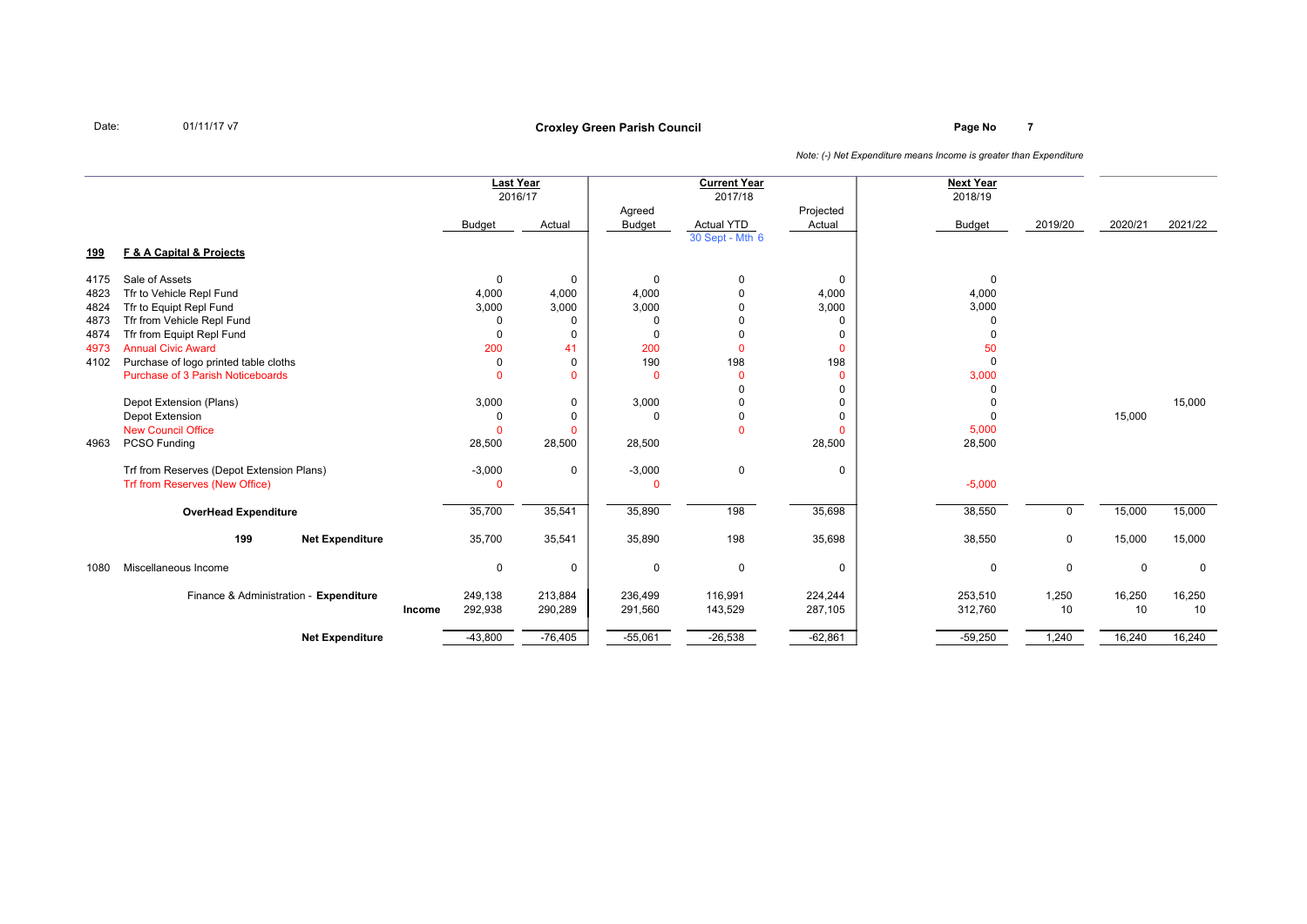**Page No <sup>8</sup> Croxley Green Parish Council**

|      |                                  |                        | <b>Last Year</b><br>2016/17 |        | <b>Current Year</b><br>2017/18 |                               | <b>Next Year</b><br>2018/19 |        |         |             |         |
|------|----------------------------------|------------------------|-----------------------------|--------|--------------------------------|-------------------------------|-----------------------------|--------|---------|-------------|---------|
|      |                                  |                        | Budget                      | Actual | Agreed<br>Budget               | Actual YTD<br>30 Sept - Mth 6 | Projected<br>Actual         | Budget | 2019/20 | 2020/21     | 2021/22 |
|      | <b>Environment &amp; Amenity</b> |                        |                             |        |                                |                               |                             |        |         |             |         |
| 202  | <b>The Green</b>                 |                        |                             |        |                                |                               |                             |        |         |             |         |
| 4042 | <b>Equipment Maintenance</b>     |                        | 0                           | 0      | 0                              | 0                             | 0                           | 0      | 0       | $\mathbf 0$ | 0       |
| 4044 | Fly tipping                      |                        | 500                         | 500    | 500                            | 195                           | 390                         | 500    | 500     | 500         | 500     |
|      | <b>OverHead Expenditure</b>      |                        | 500                         | 500    | 500                            | 195                           | 390                         | 500    | 500     | 500         | 500     |
|      | 202                              | <b>Net Expenditure</b> | 500                         | 500    | 500                            | 195                           | 390                         | 500    | 500     | 500         | 500     |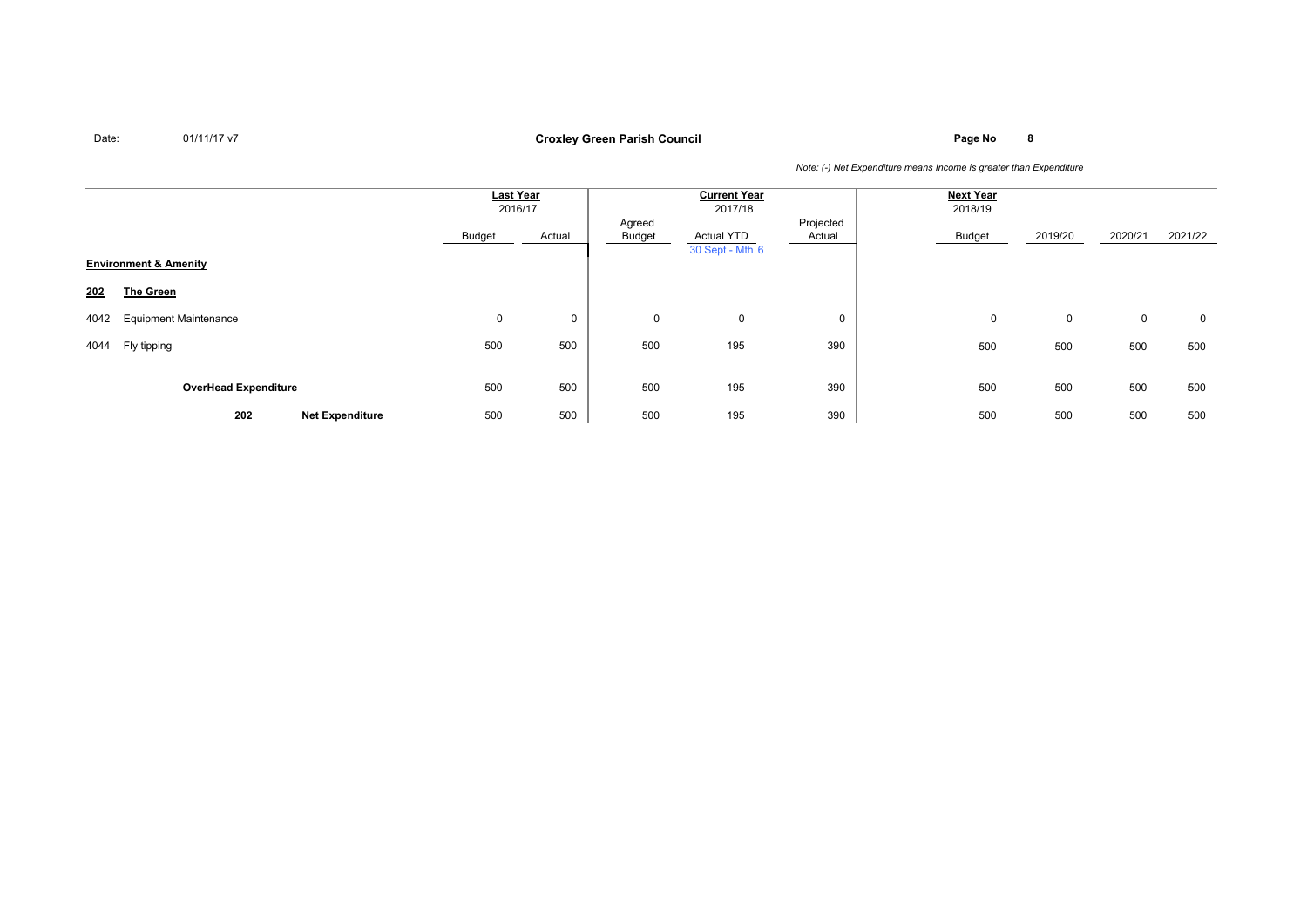# **Page No <sup>9</sup> Croxley Green Parish Council**

|             |                                                                                                                                    |          | <b>Last Year</b><br>2016/17 | Agreed        | <b>Current Year</b><br>2017/18 | Projected   | <b>Next Year</b><br>2018/19 |             |              |             |
|-------------|------------------------------------------------------------------------------------------------------------------------------------|----------|-----------------------------|---------------|--------------------------------|-------------|-----------------------------|-------------|--------------|-------------|
|             |                                                                                                                                    | Budget   | Actual                      | <b>Budget</b> | <b>Actual YTD</b>              | Actual      | <b>Budget</b>               | 2019/20     | 2020/21      | 2021/22     |
| <u> 203</u> | <b>Open Spaces &amp; Trees</b>                                                                                                     |          |                             |               | 30 Sept - Mth 6                |             |                             |             |              |             |
| 4037        | Grounds Maintenance                                                                                                                | 0        | 0                           | 0             | 0                              | 0           | 0                           | 0           | 0            | 0           |
| 4038        | <b>Maintenance Contracts</b>                                                                                                       | $\Omega$ | 0                           | $\Omega$      | $\Omega$                       | $\mathbf 0$ | $\Omega$                    | $\Omega$    | $\mathbf 0$  | $\mathbf 0$ |
| 4048        | Plants, Shrubs & Trees - General                                                                                                   | 500      | $\Omega$                    | 500           | $\Omega$                       | $\Omega$    | 520                         | 500         | 500          | 500         |
| 4049        | Dog Hygiene<br>- Bin Replacements (Age/Vandalism)<br>- Disposal<br>£4,146 > At mth x<br>£1,064<br>$\rightarrow$ At mth x<br>- Bags | 10,000   | 13,563                      | 14,000        | 7,214                          | 14,428      | 14,000<br>760               |             |              |             |
|             | Purchase of 4x dogs Waste bin dispensers                                                                                           | 0        | 0                           | 591           | $\Omega$                       | 591         | $\mathbf 0$                 | 591         | 591          |             |
| 4699        | <b>Stones Orchard Fund</b><br>- Hedging                                                                                            | 1,500    | 0                           | 1,500         |                                | 0           | 1,500                       | 500         |              |             |
|             | - Hedge Consult                                                                                                                    | $\Omega$ | 0                           | $\Omega$      |                                | 0           | $\Omega$                    |             |              |             |
|             | - Trees                                                                                                                            |          |                             |               |                                | 0           | $\Omega$                    |             |              |             |
|             | - Projects                                                                                                                         | 1,000    | 0                           | 1,000         |                                | $\mathbf 0$ | 1,000                       | 1,000       | 1,000        | 1,000       |
|             | From Reserves to Stones Orchard Fund                                                                                               | $-1,000$ | 0                           | $-1,000$      |                                | $\mathbf 0$ | $-1,000$                    |             |              |             |
|             | From Reserves (ex Plants. Shrubs & Trees - General 2014)                                                                           | $-500$   | $\Omega$                    | $-500$        |                                | 0           | $-500$                      |             |              |             |
|             | From Reserves (ex Hedging 2014)                                                                                                    | $-1000$  | $\mathbf 0$                 | $-1000$       | $\Omega$                       | $\Omega$    | $-1,000$                    | $-1000$     | $-1000$      |             |
|             | <b>OverHead Expenditure</b>                                                                                                        | 10,500   | 13,563                      | 15,091        | 7,214                          | 15,019      | 15,280                      | 1,591       | 1,091        | 1,500       |
| 1077        | <b>Grants Received</b>                                                                                                             | 0        | 0                           | $\Omega$      | 0                              | 0           | 0                           | $\mathbf 0$ | $\mathbf 0$  | $\mathbf 0$ |
| 1084        | Dog Bag Donations                                                                                                                  | 200      |                             | 200           | 0                              | 200         | 200                         |             |              |             |
|             | <b>Total Income</b>                                                                                                                | 200      | $\Omega$                    | 200           | $\Omega$                       | 200         | 200                         | $\Omega$    | $\mathbf{0}$ | $\mathbf 0$ |
|             | 203<br><b>Net Expenditure</b>                                                                                                      | 10,300   | 13,563                      | 14,891        | 7,214                          | 14,819      | 15,080                      | 1,591       | 1,091        | 1,500       |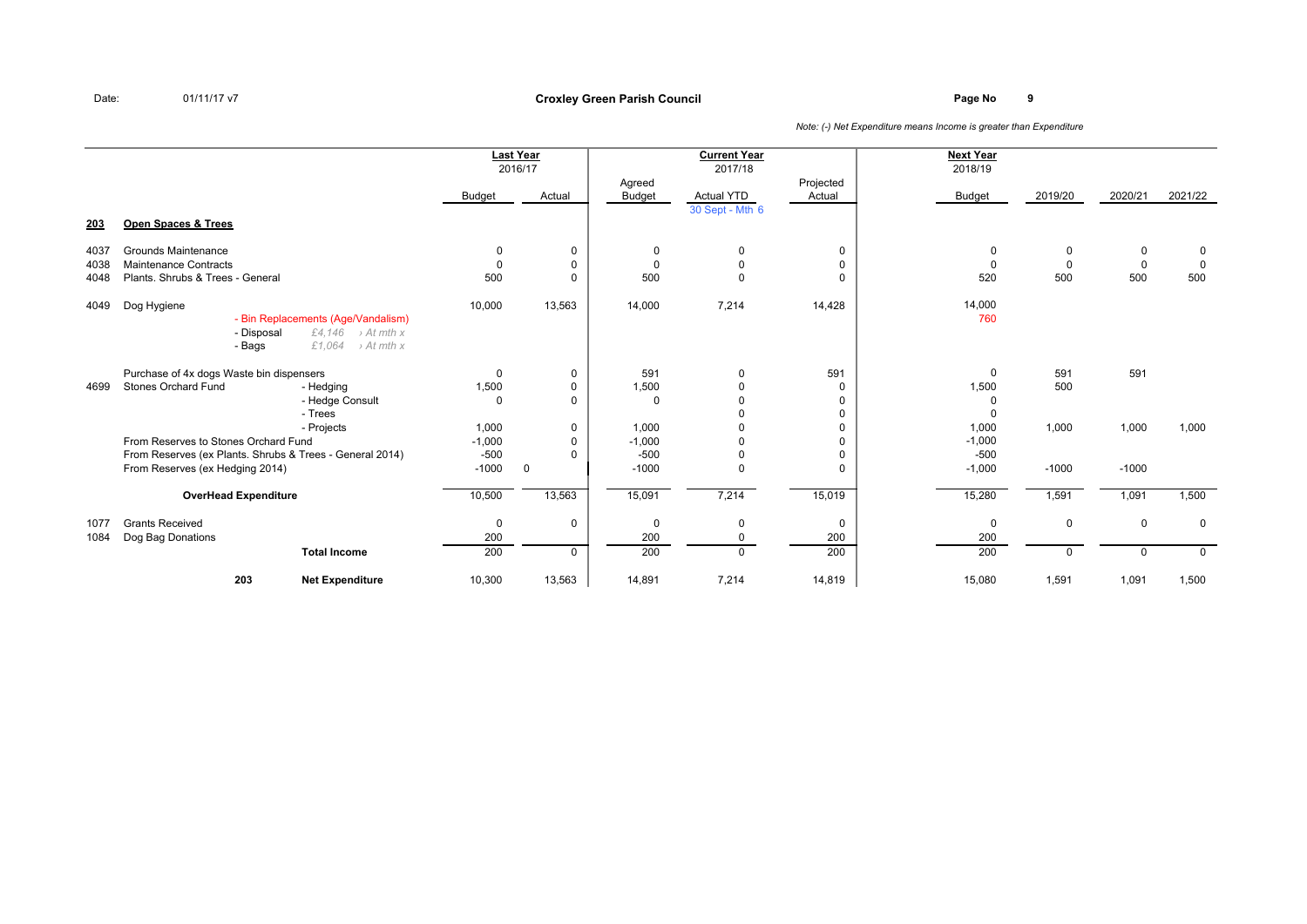**Page No <sup>10</sup> Croxley Green Parish Council**

|      |                                               | <b>Last Year</b> |              |                | <b>Current Year</b> |              | <b>Next Year</b> |             |         |                |
|------|-----------------------------------------------|------------------|--------------|----------------|---------------------|--------------|------------------|-------------|---------|----------------|
|      |                                               | 2016/17          |              |                | 2017/18             |              | 2018/19          |             |         |                |
|      |                                               |                  |              | Agreed         |                     | Projected    |                  |             |         |                |
|      |                                               | Budget           | Actual       | <b>Budget</b>  | <b>Actual YTD</b>   | Actual       | <b>Budget</b>    | 2019/20     | 2020/21 | 2021/22        |
|      |                                               |                  |              |                | 30 Sept - Mth 6     |              |                  |             |         |                |
| 211  | <b>Events/Projects</b>                        |                  |              |                |                     |              |                  |             |         |                |
| 4601 | Garden Competition/ Xmas Lighting Competition | $\mathbf 0$      | 0            | 250            | $\mathbf 0$         | 250          | 250              |             |         |                |
| 4602 | Quiz Night                                    | 50               | $\mathbf 0$  | 250            | $\Omega$            | 250          | 250              |             |         |                |
| 4604 | Campaigns & Comps.                            | $\mathbf 0$      | 0            | $\Omega$       | $\Omega$            | 0            | 0                |             |         |                |
| 4605 | Christmas Lights                              | 8,500            | 8,770        | 8,500          | 4,709               | 8,500        | 8,800            |             |         |                |
| 4610 | Fireworks on Green                            | 5,000            | 5,100        | 5,000          | $-4,500$            | 5,000        | 5,200            |             |         |                |
| 4611 | Senior Citizens Seaside/Outing                | 1,200            | 1,050        | 1,200          | 1,240               | 1,240        | 1,300            | 1,200       | 1,200   |                |
| 4615 | Library Xmas Tree (External)                  | 500              | 541          | 550            | $\Omega$            | 0            | 570              |             |         |                |
| 4616 | Picnic in the Park                            | $\mathbf 0$      | 0            | $\mathbf 0$    | $\Omega$            | 0            | 0                | $\mathbf 0$ | 0       |                |
| 4617 | Wassail                                       | 150              | 0            | 50             |                     | 0            | 100              | 50          | 50      |                |
| 4618 | Dog Show                                      | 200              | 50           | 50             |                     | 0            | 100              | 50          | 50      |                |
| 4619 | <b>Local Travel Map</b>                       | 1,000            | $\mathbf 0$  | 1,000          | $\Omega$            | 0            | 1,000            |             |         |                |
| 4620 | <b>Bird Boxes</b>                             | 150              | 137          | 150            | $\Omega$            | 0            | 0                | 150         | 150     |                |
| 4621 | Ponds                                         | $\mathbf 0$      | $\mathbf 0$  | $\mathbf 0$    | $-680$              | $-680$       | 0                |             |         |                |
| 4623 | Remembrance Day -Brass Band                   | 250              | 300          | 300            | $\Omega$            | 300          | 300              | 250         | 250     |                |
| 4622 | Poppies on The Green                          | 250              | 250          | 250            | $\Omega$            | 250          | 250              | 150         |         |                |
| 4700 | Projects (Brass Band WW1)                     |                  | 0            |                | $\Omega$            | 0            | 0                |             |         |                |
|      | The Great Pram Race                           | 500              | 0            | 500            | $\Omega$            | 0            | 500              | 500         | 500     |                |
|      | <b>Bird Box Camera</b>                        | 0                | 0            | 100            | $\Omega$            | 100          | 0                |             |         |                |
|      | Infant School Sun Flower Comp                 | $\Omega$         | $\mathbf{0}$ | $\overline{0}$ | $\Omega$            | $\mathbf{0}$ | 250              |             |         |                |
|      | <b>Micro-habitats</b>                         | $\mathbf{0}$     | $\mathbf{0}$ | $\overline{0}$ | $\mathbf{0}$        | $\mathbf{0}$ | 1,000            |             |         |                |
|      |                                               |                  |              |                |                     |              |                  |             |         |                |
|      | Tfr from Reserves                             | $\mathbf 0$      | 0            | 0              | $\mathbf 0$         | 0            |                  |             |         |                |
| 4877 |                                               |                  |              |                |                     |              |                  |             |         |                |
| 4878 | Tfr from Reserves (Local Travel Map)          | $-1,000$         | 0            | $-1,000$       | $\mathbf 0$         | 0            | $-1,000$         |             |         |                |
|      | Tfr from Reserves (Great Pram Race)           |                  |              | $-500$         |                     |              | $-500$           |             |         |                |
|      | <b>OverHead Expenditure</b>                   | 16,750           | 16,198       | 16,650         | 769                 | 15,210       | 18,370           | 2,350       | 2,200   | $\overline{0}$ |
|      |                                               |                  |              |                |                     |              |                  |             |         |                |
| 1077 | <b>Grants and Donatons Received</b>           | 0                | 0            | 0              | 0                   | 0            | 0                |             |         |                |
|      | 1078(2! Flowers for Croxley Income            | $\Omega$         | $\mathbf 0$  | $\mathbf 0$    | $\Omega$            | 0            | 0                | $\mathbf 0$ | 0       | $\mathbf 0$    |
|      | 1079(2! Play Area Income                      | $\mathbf 0$      | 0            | $\mathbf 0$    | $\Omega$            | 0            | 0                |             |         |                |
|      | 1080(2! Miscellaneous Income                  | 0                | 0            | $\mathbf 0$    | $\mathbf 0$         | 0            | 0                |             |         |                |
|      |                                               |                  |              |                |                     |              |                  |             |         |                |
|      | <b>Total Income</b>                           | $\mathbf 0$      | 0            | $\mathbf 0$    | $\mathbf 0$         | $\mathbf 0$  | $\mathbf 0$      | $\mathbf 0$ | 0       | $\mathbf 0$    |
|      |                                               |                  |              |                |                     |              |                  |             |         |                |
|      | 211<br><b>Net Expenditure</b>                 | 16,750           | 16,198       | 16,650         | 769                 | 15,210       | 18,370           | 2,350       | 2,200   | 0              |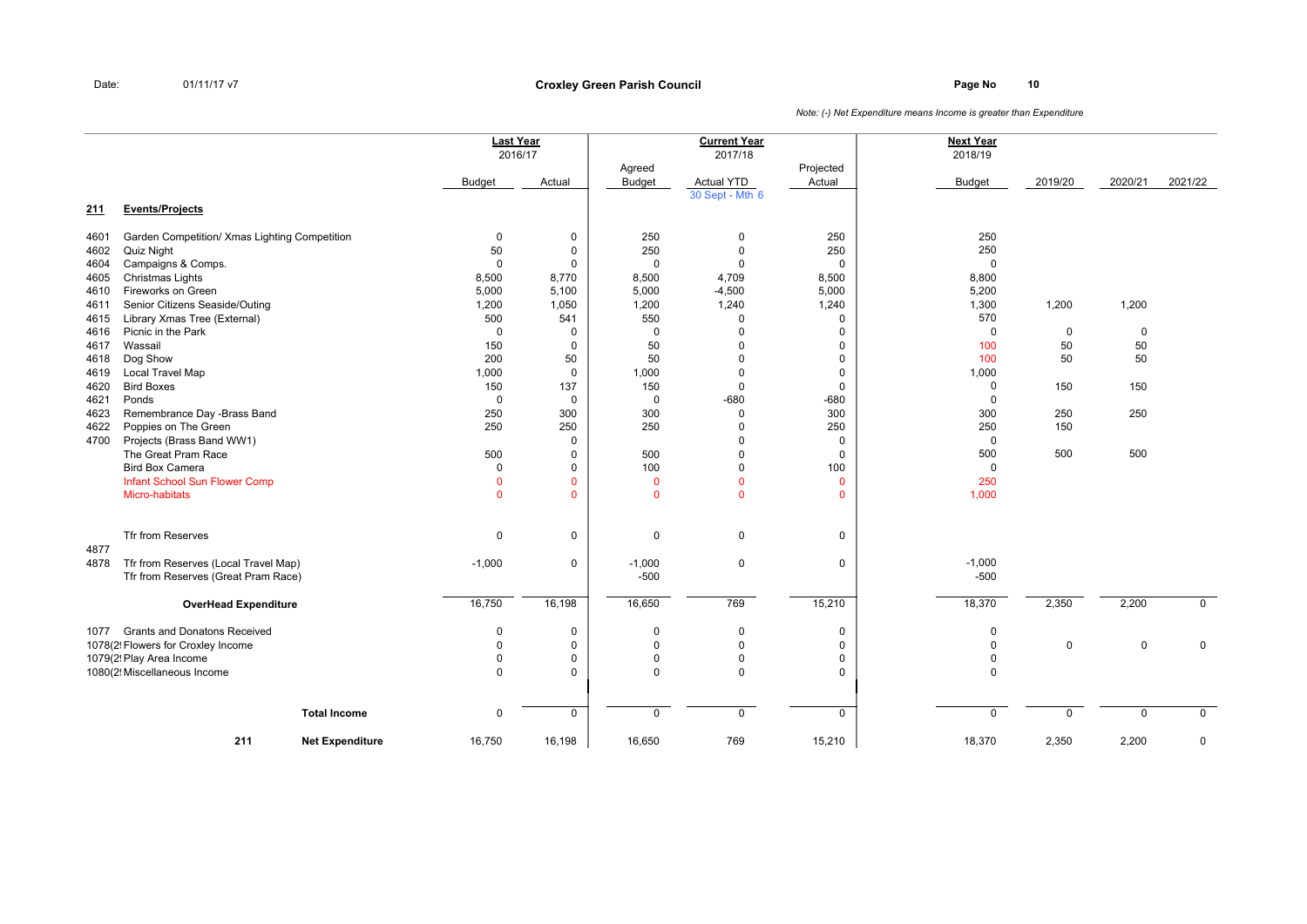**Page No <sup>11</sup> Croxley Green Parish Council**

|                      |                                                                      | Last Year<br>2016/17 |                           | <b>Current Year</b><br>2017/18<br>Projected<br>Agreed |                                      |                 | <b>Next Year</b><br>2018/19 |         |             |             |
|----------------------|----------------------------------------------------------------------|----------------------|---------------------------|-------------------------------------------------------|--------------------------------------|-----------------|-----------------------------|---------|-------------|-------------|
|                      |                                                                      | Budget               | Actual                    | Budget                                                | <b>Actual YTD</b><br>30 Sept - Mth 6 | Actual          | Budget                      | 2019/20 | 2020/21     | 2021/22     |
| 221                  | <u>MSC</u>                                                           |                      |                           |                                                       |                                      |                 |                             |         |             |             |
| 4042<br>4830<br>4880 | <b>Equipment Maintenance</b><br>Tfr to MSC Fund<br>Tfr from MSC Fund | 1000<br>U<br>0       | 1,000<br>0<br>$\mathbf 0$ | 1000                                                  | $\Omega$<br>$\Omega$                 | 1,000<br>0<br>0 | 1,000<br>υ                  |         |             |             |
|                      | <b>OverHead Expenditure</b>                                          | 1,000                | 1,000                     | 1,000                                                 |                                      | 1,000           | 1,000                       |         |             | 0           |
| 1063                 | MSC 2/3 TRDC Contribution to Repairs                                 | 0                    | 0                         | $\Omega$                                              | 0                                    | 0               | 0                           | 0       | $\mathbf 0$ | $\mathbf 0$ |
|                      | 221<br><b>Net Expenditure</b>                                        | 1,000                | 1,000                     | 1,000                                                 | 0                                    | 1,000           | 1,000                       | 0       | 0           | 0           |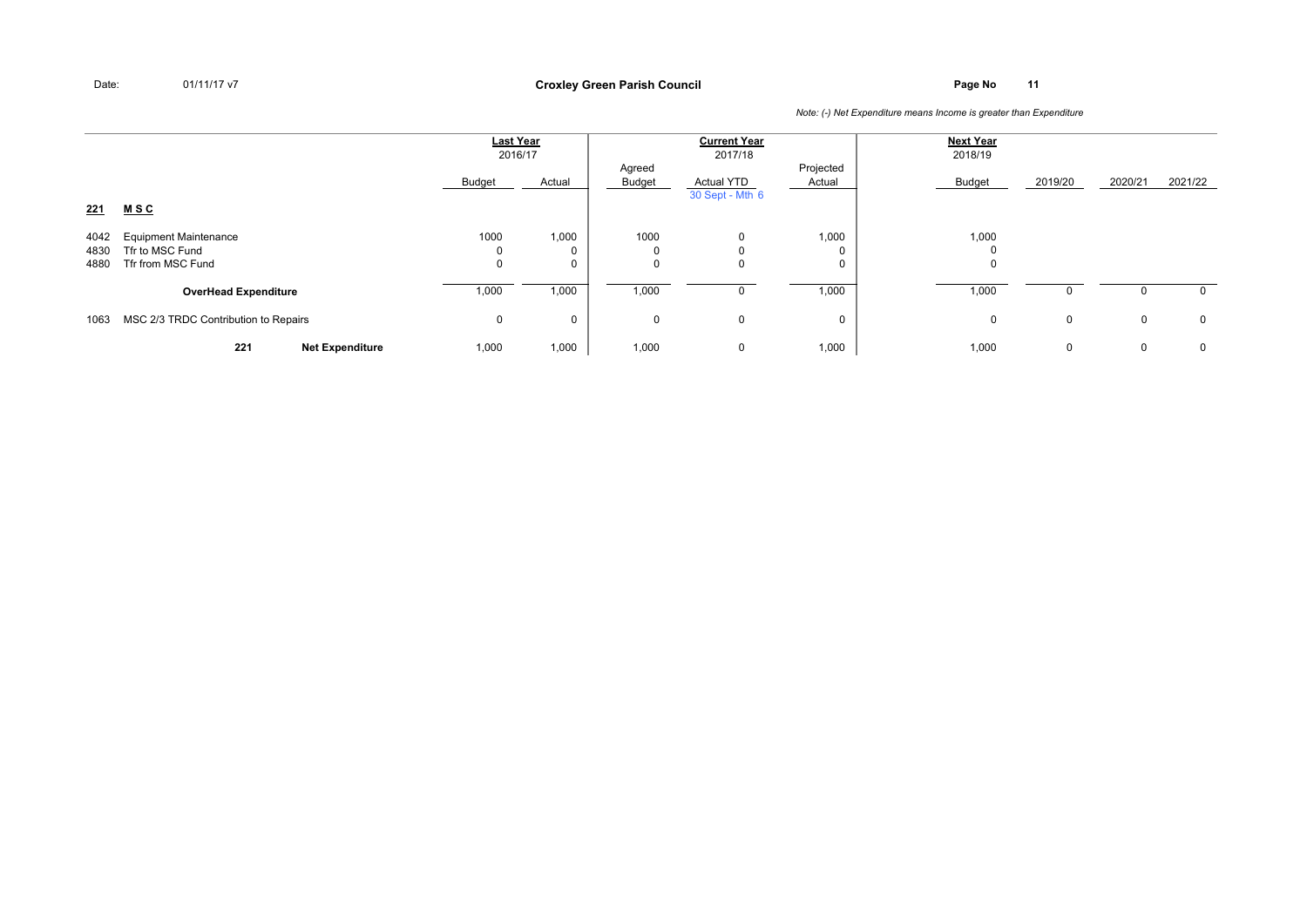**Page No <sup>12</sup> Croxley Green Parish Council**

|              |                                                                        |        | <b>Last Year</b><br>2016/17 |                            |                         | <b>Current Year</b><br>2017/18 |                            | <b>Next Year</b><br>2018/19 |             |             |             |
|--------------|------------------------------------------------------------------------|--------|-----------------------------|----------------------------|-------------------------|--------------------------------|----------------------------|-----------------------------|-------------|-------------|-------------|
|              |                                                                        |        | <b>Budget</b>               | Actual                     | Agreed<br><b>Budget</b> | <b>Actual YTD</b>              | Projected<br>Actual        | <b>Budget</b>               | 2019/20     | 2020/21     | 2021/22     |
|              |                                                                        |        |                             |                            |                         | 30 Sept - Mth 6                |                            |                             |             |             |             |
| 299          | <b>E &amp; A Capital &amp; Projects</b>                                |        |                             |                            |                         |                                |                            |                             |             |             |             |
| 4932         | War Memorial                                                           |        | 200                         | $\mathbf 0$                | 200                     | 0                              | $\mathbf 0$                | 200                         |             |             |             |
| 4934         | Flowers in Croxley                                                     |        | $\Omega$                    | $\mathbf 0$                | $\Omega$                | $\Omega$                       | $\mathbf 0$                | 500                         | 500         | 500         | 500         |
| 4935         | Project - Village Signs                                                |        | $\Omega$                    | $\mathbf 0$                | $\mathbf 0$             | $\Omega$                       | $\mathbf 0$                | $\mathbf 0$                 |             |             |             |
| 4936         | <b>School Gardening Clubs</b>                                          |        | $\Omega$                    | $\mathbf 0$                | $\mathbf 0$             | 0                              | $\mathbf 0$                | $\Omega$                    |             |             |             |
| 4937         | Development of Play Areas                                              |        | 0                           | $\mathbf 0$                | $\mathbf 0$             | U                              | $\mathbf 0$                | $\Omega$                    |             |             |             |
| 4938         | <b>Brown Bin Caddy Liners</b>                                          |        | 250                         | 640                        | 650<br>$\Omega$         | $\Omega$                       | $\mathbf 0$                | $\Omega$                    |             |             |             |
| 4970         | Stop Parking on Green Initiative<br>Commemorative Plaques on oak trees |        | 0<br>1,460                  | 0                          | 1,460                   | $\Omega$<br>0                  | $\mathbf 0$                | $\Omega$<br>1,460           |             |             |             |
| 4961<br>4969 | Canal Adoption Scheme/Towing Path works                                |        | 400                         | $\mathbf 0$<br>$\mathbf 0$ | 400                     | $\Omega$                       | $\mathbf 0$<br>$\mathbf 0$ | 400                         | 400         | 400         |             |
| 4940         | <b>Local Market</b>                                                    |        | 300                         | 566                        | 300                     | $\Omega$                       | 300                        | 300                         | 300         | 300         |             |
| 4933         | Information Board - Stones Orchard                                     |        | 1,000                       | $\mathbf 0$                | 1,000                   | 0                              | $\mathbf 0$                | 1,000                       |             |             |             |
| 4972         | WW2 VE/VJ Commemorative Service                                        |        | 0                           | $\overline{0}$             | $\mathbf 0$             | 0                              | $\mathbf 0$                | $\mathbf 0$                 |             |             |             |
| 4975         | Defribrillators - new                                                  |        | 1,500                       | 3,649                      | 4,270                   | 3,826                          | 3,826                      | $\Omega$                    |             |             |             |
|              | Defribrillators - Maintenance                                          |        | 500                         | 477                        | 500                     | 0                              | 810                        | 500                         | 500         | 500         |             |
|              | Youth Project                                                          |        | 0                           | $\mathbf 0$                | 5,000                   | 0                              | $\Omega$                   | 5,000                       |             |             |             |
|              | Transfer from Reserves (ex Youth project)                              |        | 0                           | 0                          | $\mathbf 0$             | 0                              | 0                          | $-5,000$                    |             |             |             |
|              | Transfer from Reserves (ex War memorial 2016)                          |        | $-200$                      | $\mathbf 0$                | $-200$                  | 0                              | 0                          | $-200$                      |             |             |             |
|              | Transfer from Reserves ex towpath                                      |        | $-300$                      | $\mathbf 0$                | $-300$                  | $\Omega$                       | $\mathbf 0$                | $-400$                      |             |             |             |
|              | Transfer from Reserves (ex tree plaques)                               |        | $-1,460$                    | $\mathbf 0$                | $-1,460$                | $\Omega$<br>$\Omega$           | 0<br>$\Omega$              | $-1,460$                    |             |             |             |
|              | Transfer from Reserves (ex Info Board 2005/06)                         |        | $-1,000$                    | $\mathbf 0$                | $-1,000$                |                                |                            | $-1,000$                    |             |             |             |
|              | <b>OverHead Expenditure</b>                                            |        | 2,650                       | 5,332                      | 10,820                  | 3,826                          | 4,936                      | 1,300                       | 1,700       | 1,700       | 500         |
|              | 299<br><b>Net Expenditure</b>                                          |        | 2,650                       | 5,332                      | 10,820                  | 3,826                          | 4,936                      | 1,300                       | 1,700       | 1,700       | 500         |
| 1077         | <b>Grants and Donatons Received</b>                                    |        | 0                           | 2,915                      | 0                       | 0                              | 0                          | 0                           | 0           | 0           |             |
| 1082         | Brown Bin Caddy Liners                                                 |        | 400                         | 990                        | 800                     | 0                              | $\Omega$                   | $\Omega$                    |             |             |             |
|              | <b>Environment &amp; Amenity - Expenditure</b>                         |        | 31,400                      | 36,593                     | 44,061                  | 12,004                         | 36,555                     | 36,450                      | 6,141       | 5,491       | 2,500       |
|              |                                                                        | Income | 600                         | 3,905                      | 1,000                   | 0                              | 200                        | 200                         | $\mathbf 0$ | $\mathbf 0$ | $\mathbf 0$ |
|              | <b>Net Expenditure</b>                                                 |        | 30,800                      | 32,688                     | 43,061                  | 12,004                         | 36,355                     | 36,250                      | 6,141       | 5,491       | 2,500       |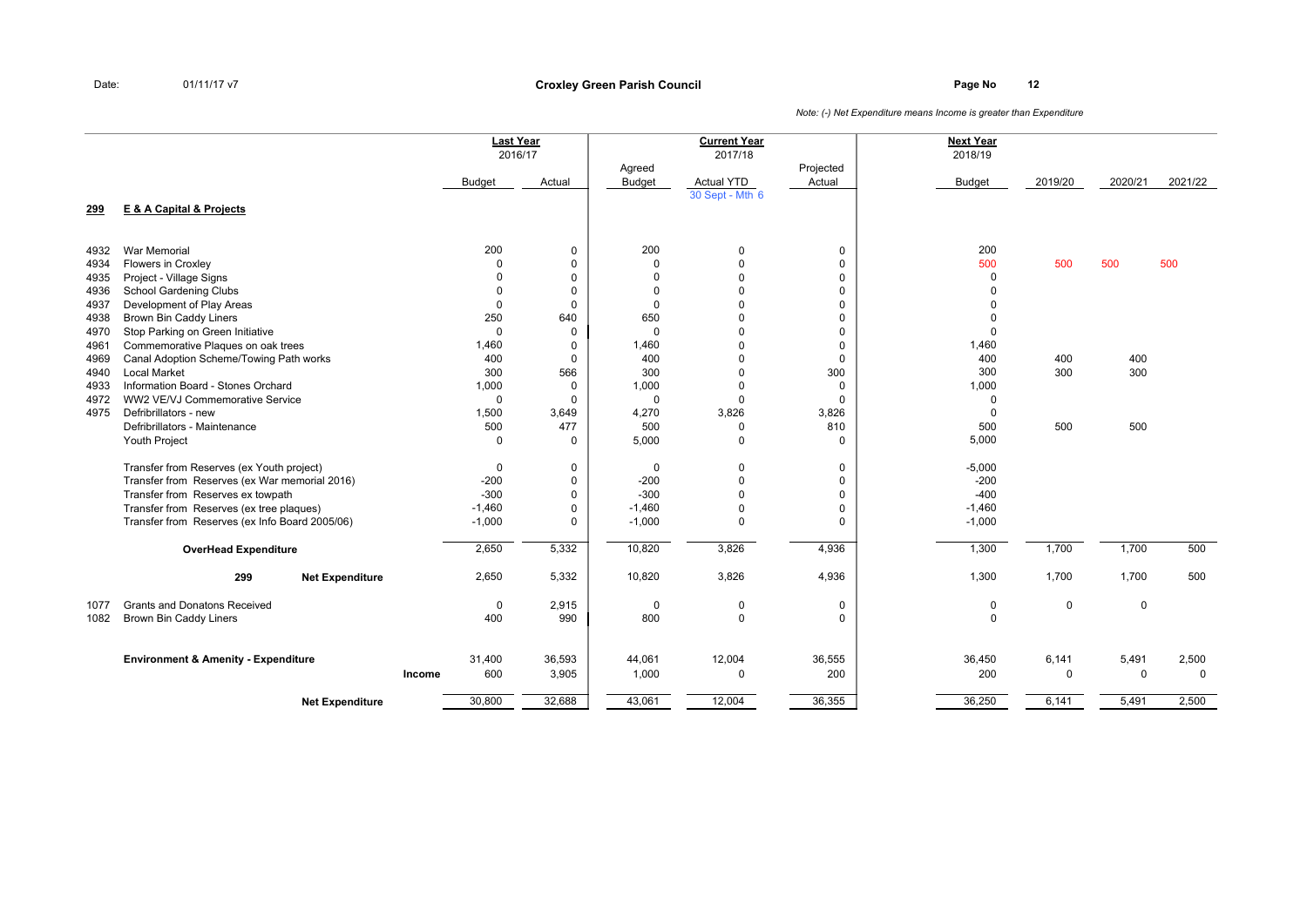### **Page No <sup>13</sup> Croxley Green Parish Council**

|            |                                            | <b>Last Year</b><br>2016/17 |        | <b>Current Year</b><br>2017/18 |                 |             | <b>Next Year</b><br>2018/19 |         |         |             |
|------------|--------------------------------------------|-----------------------------|--------|--------------------------------|-----------------|-------------|-----------------------------|---------|---------|-------------|
|            |                                            |                             |        | Agreed                         |                 | Projected   |                             |         |         |             |
|            |                                            | Budget                      | Actual | Budget                         | Actual YTD      | Actual      | Budget                      | 2019/20 | 2020/21 | 2021/22     |
|            |                                            |                             |        |                                | 30 Sept - Mth 6 |             |                             |         |         |             |
|            | <b>Planning &amp; Development</b>          |                             |        |                                |                 |             |                             |         |         |             |
| <u>301</u> | Roads & Street Furniture                   |                             |        |                                |                 |             |                             |         |         |             |
| 4042       | <b>Equipment Maintenance</b>               | $\mathbf 0$                 | 0      | 0                              | 0               | $\mathbf 0$ | $\Omega$                    |         |         |             |
| 4043       | Salt Bins/Salt                             | 500                         | 0      | 500                            | 0               | $\mathbf 0$ | 500                         |         |         |             |
| 4047       | Footpath Maintenance                       | 1,000                       |        | 1,000                          |                 | $\mathbf 0$ | 1,000                       |         |         |             |
| 4050       | <b>Bus Shelters</b>                        | 100                         |        | 100                            | 0               | $\mathbf 0$ | 100                         |         |         |             |
| 4056       | <b>Street Trees</b>                        | 2,000                       | 0      | 2,000                          | 0               | $\mathbf 0$ | 2,000<br>0                  | 2,000   | 2,000   |             |
|            | CMS Grant for Footpath Maint               | $-1,000$                    | 0      | $-1,000$                       | 0               | 0           |                             |         |         |             |
|            | Tfr from Reserves (ex Salt Bins/Salt 2017) | $-500$                      | 0      | $-500$                         | 0               | $\mathbf 0$ | $-500$                      |         |         |             |
|            | Tfr from Reserves ex Equipment Maint       | $\Omega$                    |        | $\Omega$                       | $\Omega$        | $\mathbf 0$ | $\Omega$                    |         |         |             |
|            | From Reserves (ex Street Trees -2017)      | $-2,000$                    | 0      | $-2,000$                       | 0               | $\mathbf 0$ | $-2,000$                    |         |         |             |
|            | <b>OverHead Expenditure</b>                | 100                         | 0      | 100                            | 0               | $\mathbf 0$ | 1,100                       | 2,000   | 2,000   | $\mathbf 0$ |
|            | 301<br><b>Net Expenditure</b>              | 100                         | 0      | 100                            | $\mathbf 0$     | $\mathbf 0$ | 1,100                       | 2,000   | 2,000   | $\mathbf 0$ |
|            |                                            |                             |        |                                |                 |             |                             |         |         |             |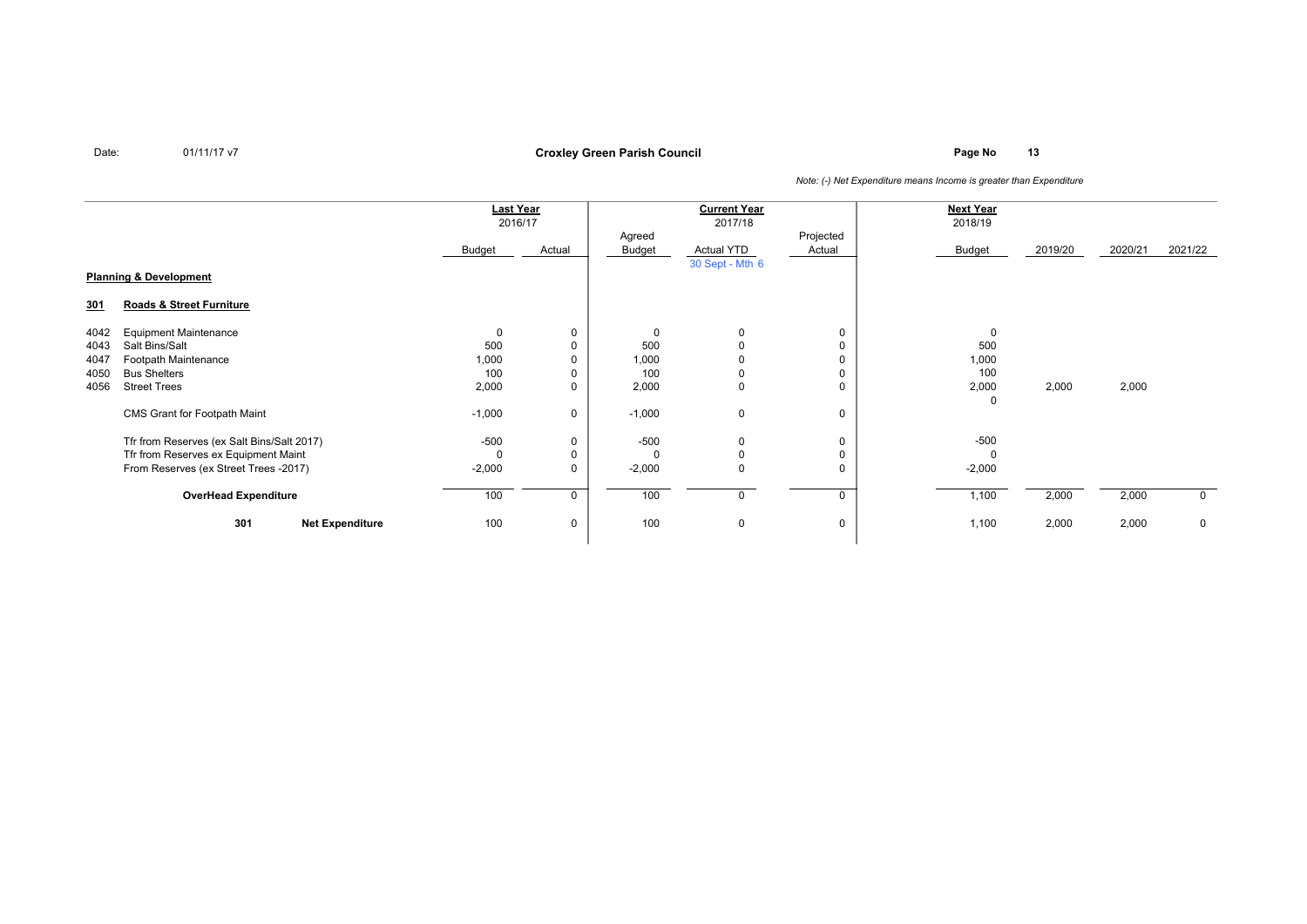**Page No <sup>14</sup> Croxley Green Parish Council**

|      |                               | <b>Last Year</b><br>2016/17 |        | <b>Current Year</b><br>2017/18 |                               |                     | <b>Next Year</b><br>2018/19 |         |         |         |
|------|-------------------------------|-----------------------------|--------|--------------------------------|-------------------------------|---------------------|-----------------------------|---------|---------|---------|
|      |                               | Budget                      | Actual | Agreed<br>Budget               | Actual YTD<br>30 Sept - Mth 6 | Projected<br>Actual | <b>Budget</b>               | 2019/20 | 2020/21 | 2021/22 |
| 302  | <b>Community Bus</b>          |                             |        |                                |                               |                     |                             |         |         |         |
| 4702 | Community Bus                 | 6,900                       | 6,370  | 6,900                          | 2,730                         | 6,900               | 6,900                       | 6,900   | 6,900   | 6,900   |
|      | <b>OverHead Expenditure</b>   | 6,900                       | 6,370  | 6,900                          | 2,730                         | 6,900               | 6,900                       | 6,900   | 6,900   | 6,900   |
|      | 302<br><b>Net Expenditure</b> | 6,900                       | 6,370  | 6,900                          | 2,730                         | 6,900               | 6,900                       | 6,900   | 6,900   | 6,900   |